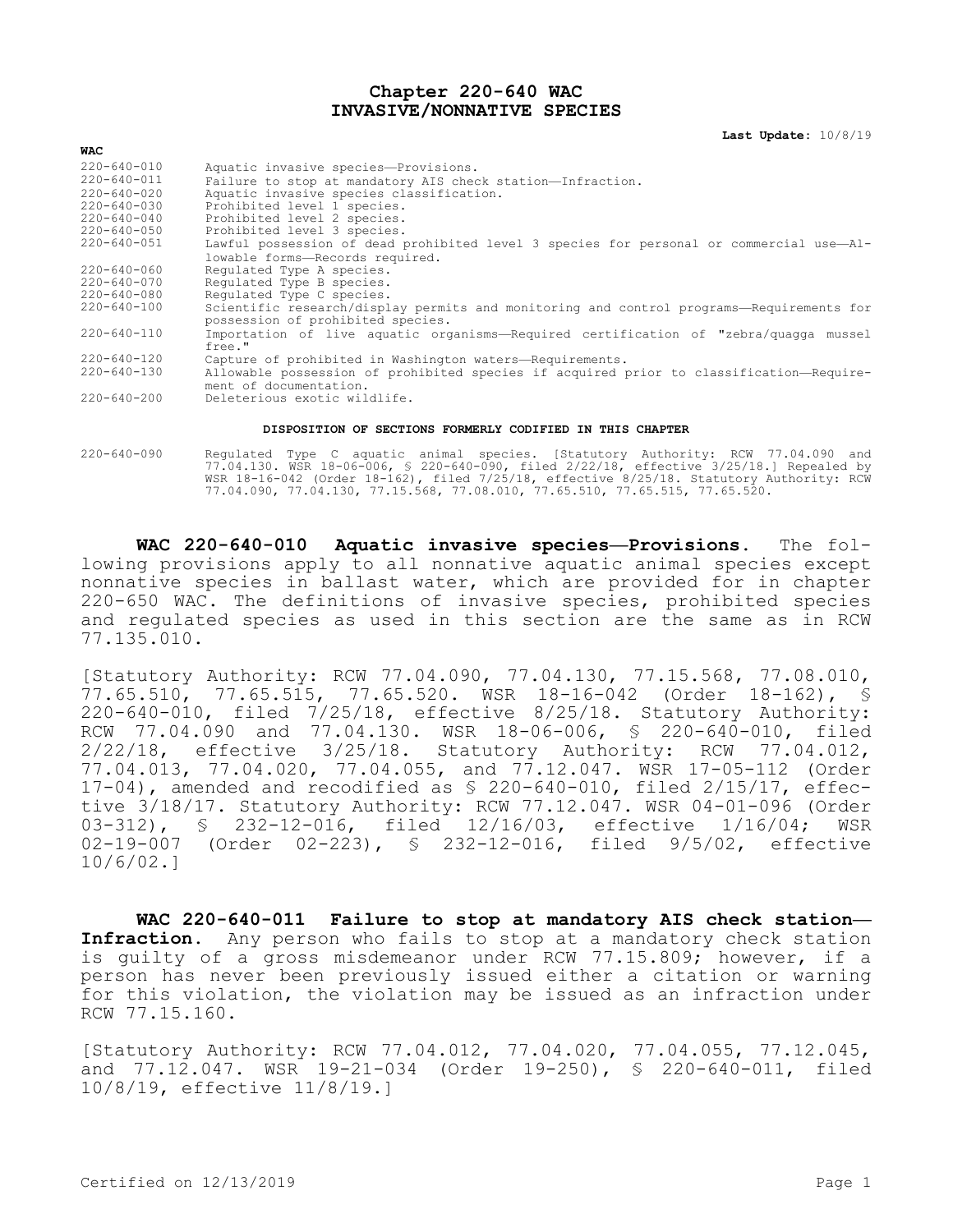**WAC 220-640-020 Aquatic invasive species classification.** Prior to or at the time of classifying species by rule as prohibited or regulated, the department, in consultation with the invasive species council, must adopt rules establishing standards for determining invasive risk levels and criteria for determining beneficial use that take into consideration environmental impacts, and especially effects on the preservation of native species, salmon recovery, and threatened or endangered species.

[Statutory Authority: RCW 77.04.090, 77.04.130, 77.15.568, 77.08.010, 77.65.510, 77.65.515, 77.65.520. WSR 18-16-042 (Order 18-162), § 220-640-020, filed 7/25/18, effective 8/25/18. Statutory Authority: RCW 77.04.090 and 77.04.130. WSR 18-06-006, § 220-640-020, filed 2/22/18, effective 3/25/18. Statutory Authority: RCW 77.04.012, 77.04.013, 77.04.020, 77.04.055, and 77.12.047. WSR 17-05-112 (Order 17-04), recodified as § 220-640-020, filed 2/15/17, effective 3/18/17. Statutory Authority: RCW 77.12.040. WSR 99-08-024 (Order 99-19), § 232-12-01701, filed 3/29/99, effective 4/29/99. Statutory Authority: RCW 77.12.020 and 77.12.040. WSR 96-15-096 (Order 96-80), § 232-12-01701, filed 7/19/96, effective 8/19/96.]

**WAC 220-640-030 Prohibited level 1 species.** The following species are classified as prohibited level 1 species:

(1) Molluscs: Family Dreissenidae: Zebra and quagga mussels: Dreissena polymorpha and Dreissena rostriformis bugensis.

(2) Crustaceans:

(a) Family Grapsidae: Mitten crabs: All members of the genus Erochier.

(b) Family Portunidae: European green crab, Carcinus maenas.

(3) Fish:

(a) Family Channidae: China fish, snakeheads: All members of the genus Channa.

(b) Family Clarriidae: All members of the walking catfish family.

- (c) Family Cyprinidae:
- (i) Carp, Bighead, Hypopthalmichthys nobilis.
- (ii) Carp, Black, Mylopharyngodon piceus.

(iii) Carp, Silver, Hypopthalmichthys molitrix.

(iv) Carp, Largescale Silver, Hypopthalmichthys harmandi.

(d) Family Esocidae: Northern pike, Esox Lucius.

[Statutory Authority: RCW 77.04.012, 77.04.020, 77.04.055, 77.12.045, and 77.12.047. WSR 19-21-034 (Order 19-250), § 220-640-030, filed 10/8/19, effective 11/8/19. Statutory Authority: RCW 77.04.090, 77.04.130, 77.15.568, 77.08.010, 77.65.510, 77.65.515, 77.65.520. WSR 18-16-042 (Order 18-162), § 220-640-030, filed 7/25/18, effective 8/25/18. Statutory Authority: RCW 77.04.090 and 77.04.130. WSR 18-06-006, § 220-640-030, filed 2/22/18, effective 3/25/18. Statutory Authority: RCW 77.04.012, 77.04.013, 77.04.020, 77.04.055, and 77.12.047. WSR 17-05-112 (Order 17-04), amended and recodified as § 220-640-030, filed 2/15/17, effective 3/18/17. Statutory Authority: RCW 77.12.020, 77.12.047, and 77.12.455. WSR 10-03-088 (Order 10-08), § 232-12-017, filed 1/19/10, effective 2/19/10. Statutory Authority: RCW 77.12.047, 77.04.020, and 34.05.353. WSR 07-06-086,  $\frac{1}{5}$  232-12-017, filed 3/7/07, effective 4/7/07. Statutory Authority: RCW 77.12.047. WSR 02-19-007 (Order 02-223), § 232-12-017, filed 9/5/02, effective 10/6/02. Statutory Authority: RCW 77.12.040. WSR 99-08-024 (Order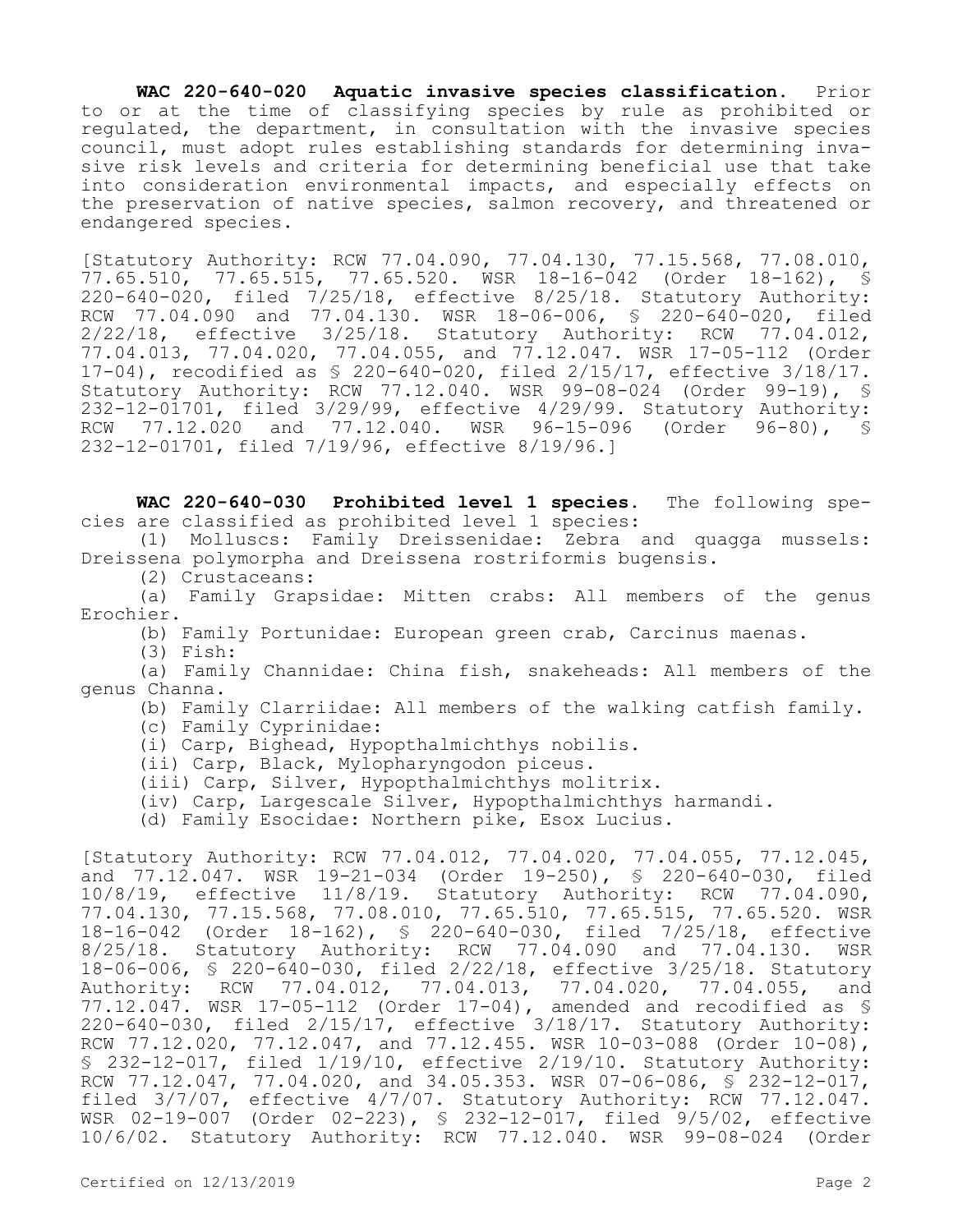99-19), § 232-12-017, filed 3/29/99, effective 4/29/99. Statutory Authority: RCW 77.12.020 and 77.12.040. WSR 93-04-039 (Order 582), § 232-12-017, filed 1/27/93, effective 2/13/93. Statutory Authority: RCW 77.12.020. WSR 91-03-082 (Order 482), § 232-12-017, filed 1/17/91, effective 1/18/91; WSR 90-10-067 (Order 434), § 232-12-017, filed 5/1/90, effective 6/1/90. Statutory Authority: RCW 77.12.040. WSR 85-09-014 (Order 247), § 232-12-017, filed 4/9/85; WSR 81-22-002 (Order 174), § 232-12-017, filed 10/22/81; WSR 81-12-029 (Order 165), § 232-12-017, filed 6/1/81.]

**WAC 220-640-040 Prohibited level 2 species.** The following are classified as prohibited level 2 species: None.

[Statutory Authority: RCW 77.04.090, 77.04.130, 77.15.568, 77.08.010, 77.65.510, 77.65.515, 77.65.520. WSR 18-16-042 (Order 18-162), § 220-640-040, filed 7/25/18, effective 8/25/18. Statutory Authority: RCW 77.04.090 and 77.04.130. WSR 18-06-006, § 220-640-040, filed 2/22/18, effective 3/25/18. Statutory Authority: RCW 77.04.012, 77.04.013, 77.04.020, 77.04.055, and 77.12.047. WSR 17-05-112 (Order  $17-04$ ), amended and recodified as  $$ 220-640-040$ , filed  $2/15/17$ , effective 3/18/17. Statutory Authority: RCW 77.04.012 and 77.12.047. WSR 12-05-082 (Order 12-17), § 220-12-090, filed 2/16/12, effective 3/18/12. Statutory Authority: RCW 77.12.047. WSR 10-07-105 (Order 10-64), § 220-12-090, filed 3/19/10, effective 5/1/10; WSR 04-01-096 (Order 03-312), § 220-12-090, filed 12/16/03, effective 1/16/04; WSR 02-19-007 (Order 02-223), § 220-12-090, filed 9/5/02, effective 10/6/02.]

**WAC 220-640-050 Prohibited level 3 species.** The following species are classified as prohibited level 3 species:

(1) Amphibians:

(a) In the family Hylidae: Cricket frog, in the genus Hyla species in the group Arborea including: Hyla annectans, Hyla arborea, Hyla chinensis, Hyla hallowellii, Hyla immaculata, Hyla japonica, Hyla meridionalis, Hyla sanchiangensis, Hyla simplex, Hyla suweonensis, Hyla tsinlingensis, and Hyla zhaopingensis.

(b) In the family Pelobatidae, spadefoots, all species of the genus Pelobates including P. cultripes, P. fuscus, P. syriacus, and P. varaldii. All species of the genus Scaphiopus including: S. couchii, S. holbrookii, and S. hurterii. All species of the genus Spea including: S. bombifrons, S. hammondii, and S. multiplicata with the exception of the native species: Spea intermontana the great basin spadefoot.

(c) In the family Pipidae: African clawed frog, all members of the genera Silurana, and Xenopus.

(d) In the family Ranidae:

(i) American Bull frog, Rana (Lithobates) catesbeiana.

(ii) Holoarctic brown frogs and Palearctic green frogs of the genus Rana, including the following: Rana arvalis group (R. arvalis, R. chaochiaoensis, R. chevronta); Rana chensinensis group (R. altaica, R. chensinensis, R. dybowskii, R. kukunoris, R. kunyuensis, R. ornativentris, R. pirica); Rana graeca group (R. graeca, R. italica); Rana japonica group (R. amurensis, R. aragonensis, R. japonica, R. omeimontis, R. zhenhaiensis); the subgenus Rugosa (Rana rugosa, Rana emeljanovi, Rana tientaiensis); Rana tagoi group (R. sakuraii, R. tagoi);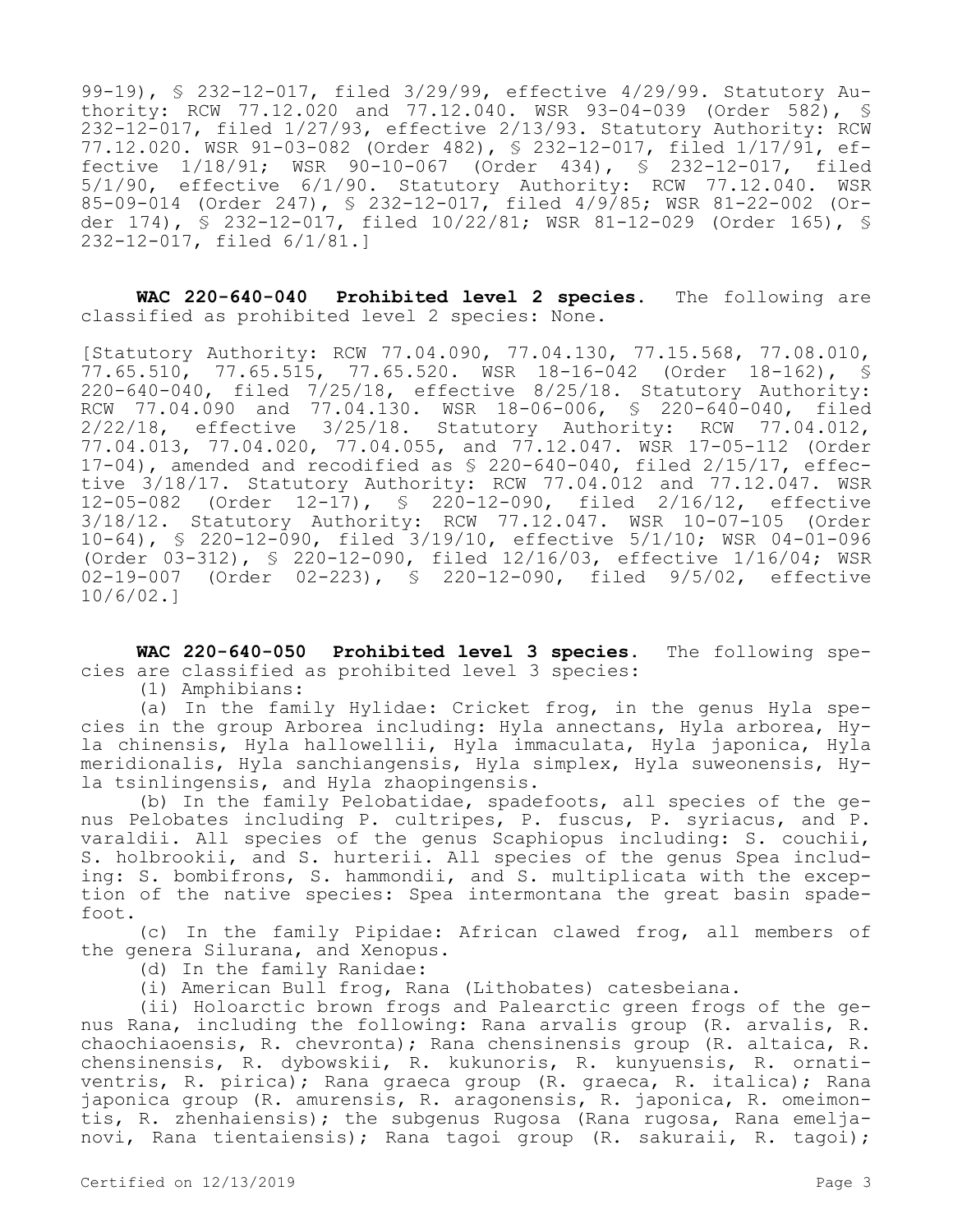Rana temporaria group (R. asiatica, R. dalmatina, R. honnorate, R. huanrenensis, R. iberica, R. latastei, R. macrocnemis, R. okinavana, R. pyrenaica, R. tsushimensis, R. zhengi); and in the Rana Pelophylax section, the subgenus Pelophylax (R. bedriagae, R. bergeri, R. cerigensis, R. chosenica, R. cretensis, R. demarchii, R. epeirotica, R. fukienensis, R. grafti, R. hubeiensis, R. lateralis, R. lessonae, R. nigrolineata, R. nigromaculata, R. perezi, R. plancyi, R. porosa, R. ridibunda, R. saharica, R. shqiperica, R. shuchinae, R. terentievi, R. tenggerensis); and the Rana ridibunda-Rana lessonae hybridogenetic complex species R. esculenta and R. hispanica.

(e) In the family Ambystomatidae: Mole salamanders. In the genus Ambystomata: A. californiense, A. laterale, A. opacum, A. rosaceum, A. tigrinum, except for the native species A. tigrinum mavortium Western tiger salamander, and A. tigrinum melanostictum Tiger salamander.

(f) In the family Amphiumidae one, two, and three toed salamanders or congo eels: All members of the genus Amphiuma.

(g) In the family Cryptobranchidae: Giant salamanders and hellbenders, all members of the genera Andrias and Cryptobranchus.

(h) In the family Dicamptodontidae, American giant salamanders, all members of the genus Dicamptodon, except for the native species: Dicamptodon tenebrosus, Pacific giant salamander, and Dicamptodon copei, Cope's giant salamander.

(i) In the family Hynobiidae: Mountain salamanders, all members of the genera Batrachuperus, Hynobius, Liua, Onychodactylus, Pachyhynobius, Pseudohynobius, Ranodon, and Salamandrella.

(j) In the family Plethodontidae, subfamily Desmognathinae: All members of the genus Desmognathus, dusky salamander.

(k) In the family Plethodontidae, subfamily Plethodontinae: All members of the genera Eurycea (American brook salamanders); Gyrinophilus (cave salamanders); Hemidactylium (four-toed salamanders); Hydromantes and Pseudotriton (mud or red salamanders).

(l) In the family Proteidae, mudpuppies, all members of the genus Necturus and Proteus.

(m) In the family Salamandridae: Newts, all members of the genera Chioglossa; Eichinotriton (mountain newts); Euproctus (European mt. salamander); Neurerqus (Kurdistan newts); Notophthalmus (red-spotted newts); Pachytriton (Chinese newts); Paramesotriton (warty newts); Salamandrina (speckled salamander); Taricha except for the native species Taricha granulosa granulosa the Northern rough-skin newt, and Ichthyosaura and Triturus (alpine newts).

(n) In the family Sirenidae, sirens, all species of the genera Pseudobranchus and Siren.

(2) Reptiles:

(a) In the family Chelydridae, snapping turtles, all species.

(b) In the family Emydidae:

(i) Chinese pond turtles, all members of the genus Chinemys.

(ii) Pond turtles, all members of the genus Clemmys.

(iii) European pond turtle, Emys orbicularis.

(iv) Asian pond turtle, all members of the genus Mauremys.

(c) In the family Trionychidae, American soft shell turtles, all members of the genus Apalone.

(3) Crustaceans:

(a) Family Cercopagidae:

(i) Fish hook water flea, Cercopagis pengoi.

(ii) Spiny water flea, Bythotrephes cederstroemi.

(b) Family Cambaridae: Crayfish: All genera.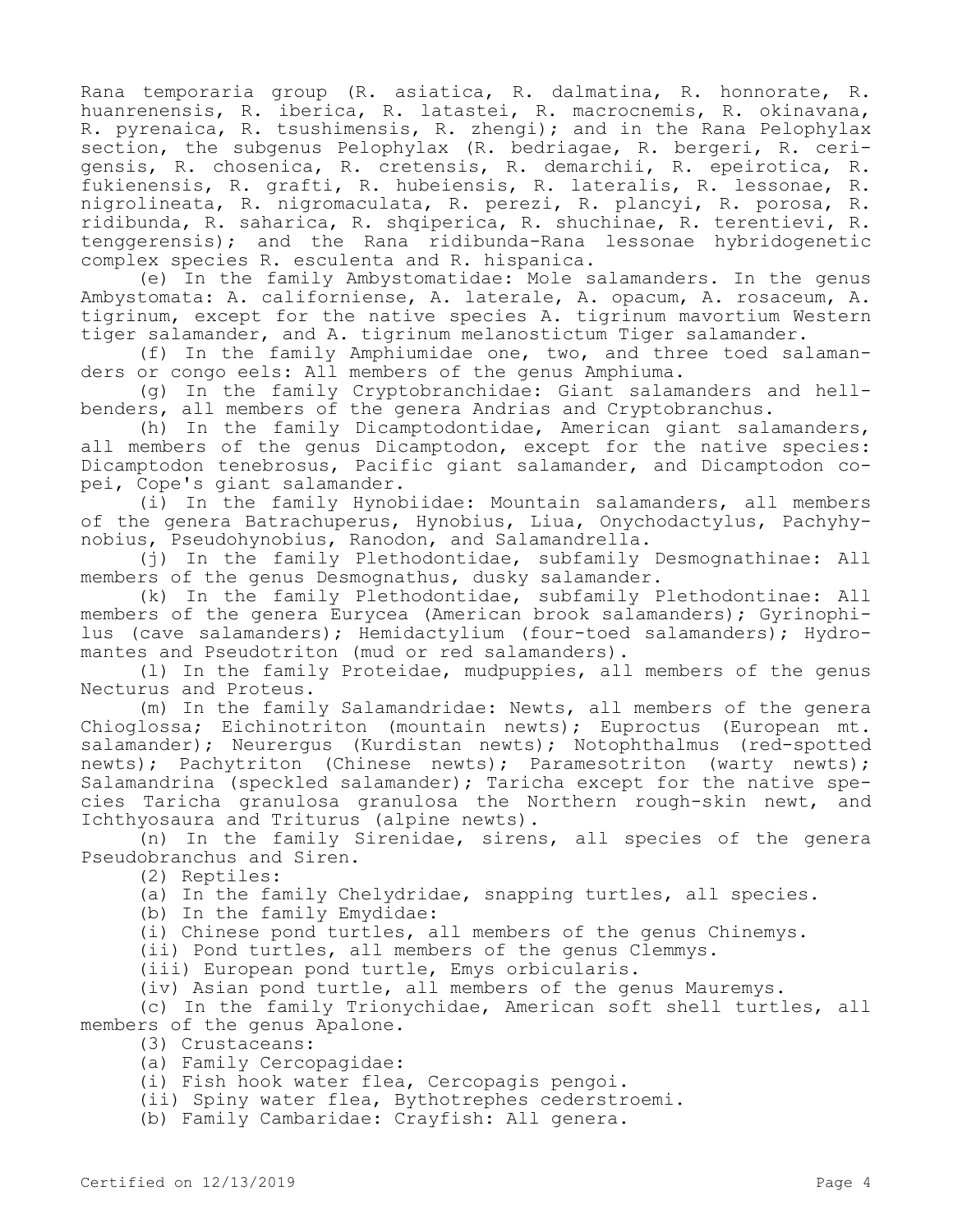(c) Family Parastacidae: Crayfish: All genera except Engaeos, and except the species Cherax quadricarinatus, Cherax papuanus, and Cherax tenuimanus.

(d) Family Spheromatidae: Burrowing isopod, Sphaeroma quoyanum.

(4) Fish:

(a) Family Amiidae: Bowfin, grinnel, or mudfish, Amia calva.

(b) Family Characidae: Piranha or caribe: All members of the genera Pygocentrus, Rooseveltiella, and Serrasalmus.

(c) Family Cyprinidae:

(i) Fathead minnow, Pimephales promelas.

(ii) Carp, Grass (in the diploid form), Ctenopharyngodon idella.

(iii) Ide, silver orfe or golden orfe, Leuciscus idus.

(iv) Rudd, Scardinius erythropthalmus.

(d) Family Gobiidae: Round goby, Neogobius melanostomus.

(e) Family Lepisosteidae: Gar-pikes: All members of the family.

(5) Mammals: Family Myocastoridae: Nutria, Myocastor coypu.

(6) Molluscs:

(a) Family Dreissenidae: All members of the genus Dreissenid except the species zebra mussel, Dreissena polymorpha, and the quagga mussel, Dreissena rostriformis bugensis.

(b) Family Gastropoda: New Zealand mud snail, Potamopyrgus antipodarum.

[Statutory Authority: RCW 77.04.012, 77.04.020, 77.04.055, 77.12.045, and 77.12.047. WSR 19-21-034 (Order 19-250), § 220-640-050, filed 10/8/19, effective 11/8/19. Statutory Authority: RCW 77.04.090, 77.04.130, 77.15.568, 77.08.010, 77.65.510, 77.65.515, 77.65.520. WSR 18-16-042 (Order 18-162), § 220-640-050, filed 7/25/18, effective 8/25/18. Statutory Authority: RCW 77.04.090 and 77.04.130. 18-06-006, § 220-640-050, filed 2/22/18, effective 3/25/18. Statutory Authority: RCW 77.04.012, 77.04.013, 77.04.020, 77.04.055, and 77.12.047. WSR 17-05-112 (Order 17-04), amended and recodified as § 220-640-050, filed 2/15/17, effective 3/18/17. Statutory Authority: RCW 77.12.047. WSR 02-19-007 (Order 02-223), § 220-12-005, filed 9/5/02, effective 10/6/02.]

**WAC 220-640-051 Lawful possession of dead prohibited level 3 species for personal or commercial use—Allowable forms—Records required.** (1) It is lawful to possess dead prohibited level 3 species for human or animal consumption use. For purpose of this rule, "dead" is defined as the following forms:

- (a) Fully cooked;
- (b) Frozen solid;

(c) Canned or otherwise vacuum-sealed in a container;

(d) Preserved by drying, salting, or pickling; or

(e) Raw/fresh if the head has been removed and/or all the internal organs have been removed.

(2) The person or commercial entity must possess the following records upon receiving and while in possession of a prohibited level 3 species in a dead form:

(a) The records must be in accordance with RCW 77.15.568; and

(b) The records must identify:

(i) Taxonomic species name or subspecies name to distinguish the subspecies from another prohibited species or a regulated type A species; and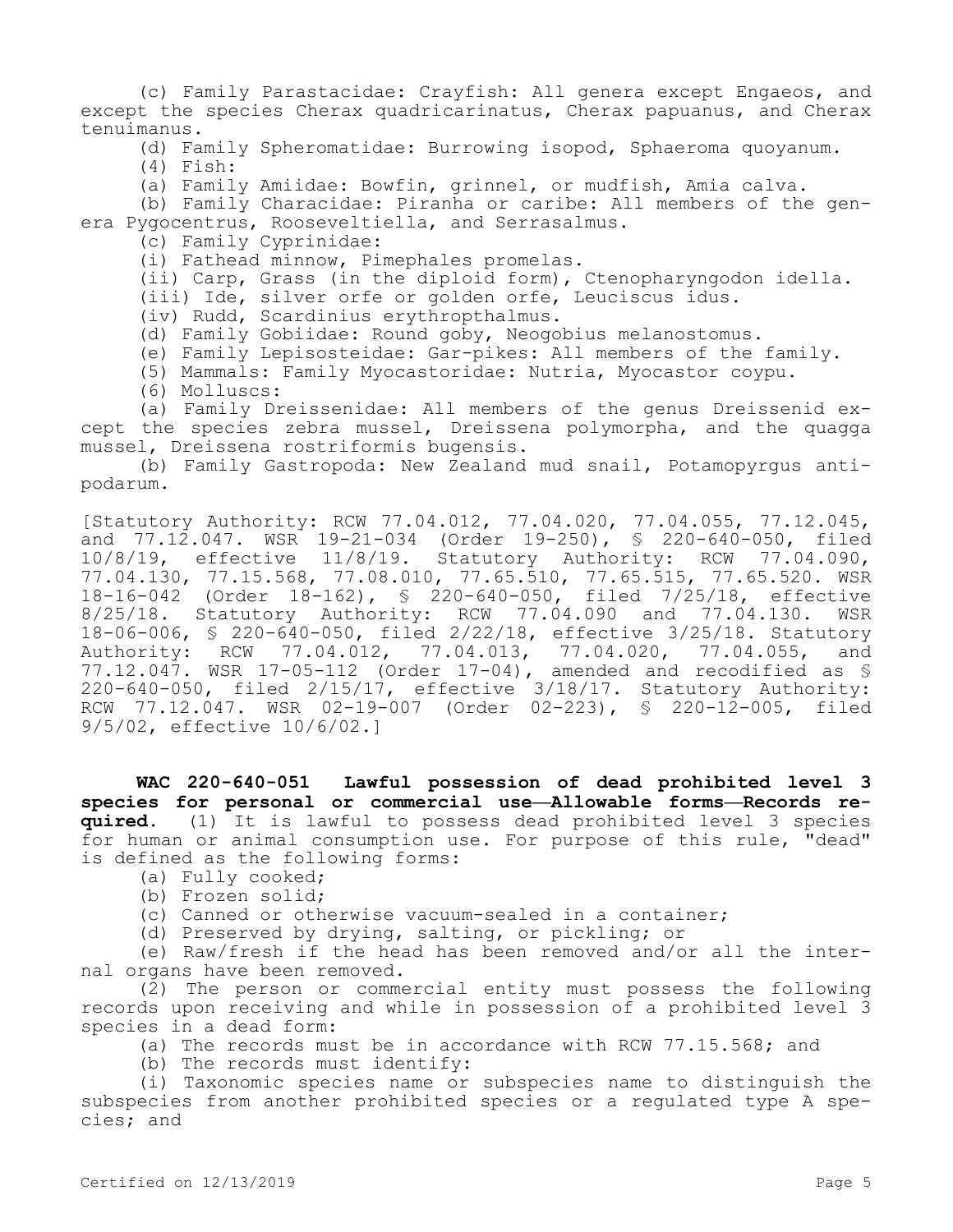(ii) The dead form in which the species was received as listed under subsection (1) of this section.

(3) It is unlawful for any person or commercial entity to receive or possess any live prohibited level 3 species or that does not meet the requirements of subsection (1) of this section.

(4) Any person or commercial entity in possession of a prohibited level 3 species violating this regulation shall be guilty of unlawful use of invasive species in the second degree under RCW 77.15.809.

[Statutory Authority: RCW 77.04.012, 77.04.020, 77.04.055, 77.12.045, and 77.12.047. WSR 19-21-034 (Order 19-250), § 220-640-051, filed 10/8/19, effective 11/8/19.]

**WAC 220-640-060 Regulated Type A species.** The following species are classified regulated Type A species:

 $(1)$  Fish:<br> $(a)$  All

All nonnative fish classified as food fish under WAC 220-300-370 and game fish under WAC 220-300-380.

(b) Family Cichlidae: Tilapia: All members of the genera Tilapia, Oneochromis, and Sartheradon.

(c) Family Clupeidae: Alewife, Alosa pseudoharengus.

(d) Family Cyprinidae:

(i) Common carp, koi, Cyprinus carpio.

(ii) Goldfish, Carassius auratus.

(iii) Tench, Tinca tinca.

(iv) Grass carp (in the triploid form), Ctenopharyngodon idella.

(e) Family Poeciliidae: Mosquito fish, Gambusia affinis.

(2) Shellfish: All nonnative shellfish classified under WAC  $220 - 320 - 010$ .

[Statutory Authority: RCW 77.04.090, 77.04.130, 77.15.568, 77.08.010, 77.65.510, 77.65.515, 77.65.520. WSR 18-16-042 (Order 18-162), § 220-640-060, filed 7/25/18, effective 8/25/18. Statutory Authority: RCW 77.04.090 and 77.04.130. WSR 18-06-006, § 220-640-060, filed 2/22/18, effective 3/25/18.]

**WAC 220-640-070 Regulated Type B species.** The following species are automatically classified as regulated Type B species and do not require listing by rule:

(1) A nonnative aquatic animal species not listed under WAC 220-640-030 Prohibited level 1 species, WAC 220-640-040 Prohibited level 2 species, WAC 220-640-050 Prohibited level 3 species, or WAC 220-640-060 Regulated Type A species; and

(2) A nonnative aquatic animal species possessed for personal or commercial purposes, such as for aquariums, live food markets, or as nondomesticated pets.

[Statutory Authority: RCW 77.04.090, 77.04.130, 77.15.568, 77.08.010, 77.65.510, 77.65.515, 77.65.520. WSR 18-16-042 (Order 18-162), § 220-640-070, filed 7/25/18, effective 8/25/18. Statutory Authority: RCW 77.04.090 and 77.04.130. WSR 18-06-006, § 220-640-070, filed 2/22/18, effective 3/25/18.]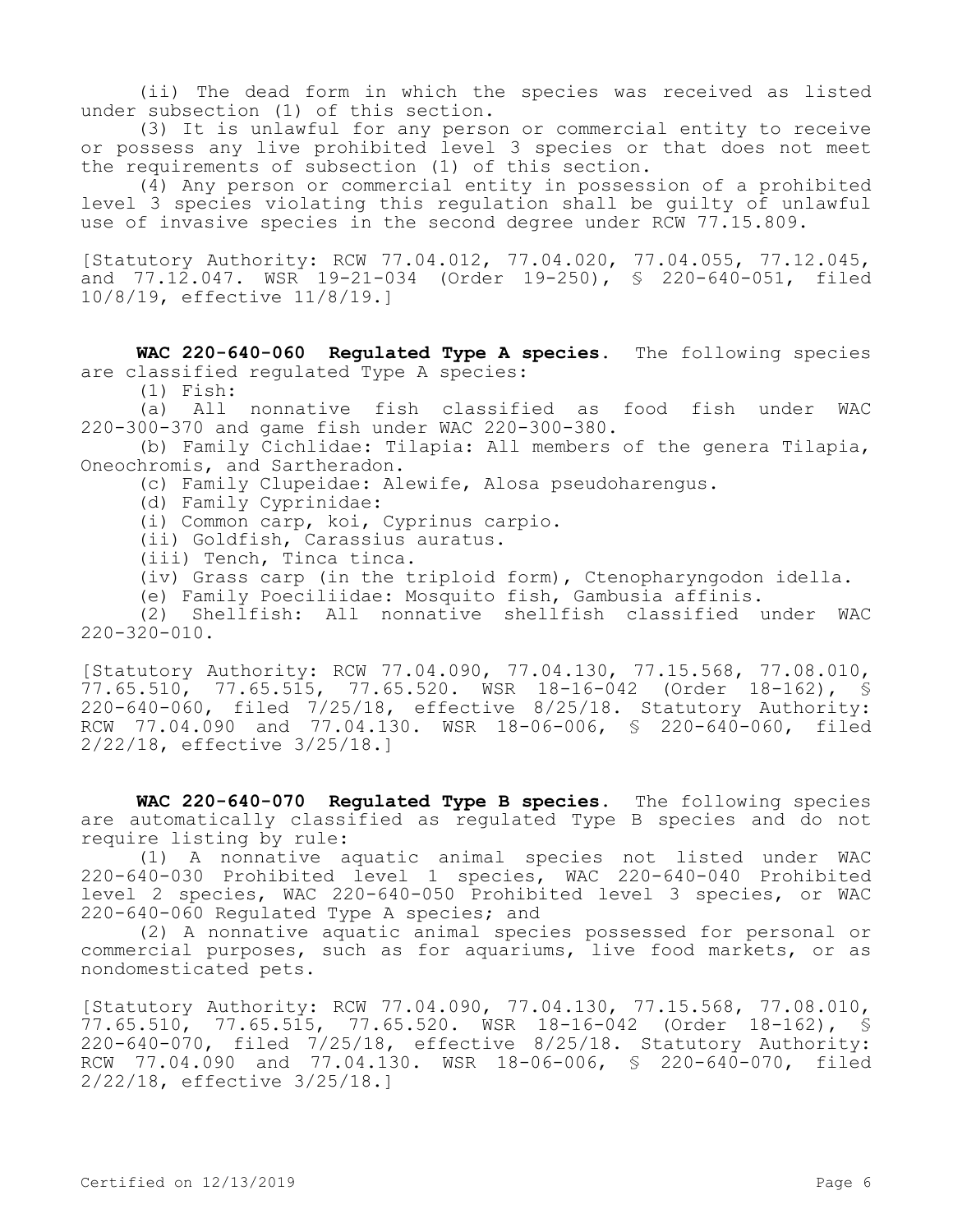**WAC 220-640-080 Regulated Type C species.** The following species are classified as regulated Type C species and do not require listing by rule:

(1) A nonnative aquatic animal species not listed under WAC 220-640-030 Prohibited level 1 species, WAC 220-640-040 Prohibited level 2 species, WAC 220-640-050 Prohibited level 3 species, or WAC 220-640-060 Regulated Type A species; and

(2) All other nonnative aquatic animal species that do not meet the criteria for automatic classification as a regulated Type B species.

[Statutory Authority: RCW 77.04.090, 77.04.130, 77.15.568, 77.08.010, 77.65.510, 77.65.515, 77.65.520. WSR 18-16-042 (Order 18-162), § 220-640-080, filed 7/25/18, effective 8/25/18. Statutory Authority: RCW 77.04.090 and 77.04.130. WSR 18-06-006, § 220-640-080, filed 2/22/18, effective 3/25/18.]

**WAC 220-640-100 Scientific research/display permits and monitoring and control programs—Requirements for possession of prohibited species.** It is unlawful to introduce into the state or possess a prohibited level 1, level 2, or level 3 species except as provided in this section.

(1) Scientific research or display permit: The director may authorize, by prior written permit, a person to possess prohibited level 1, prohibited level 2, or prohibited level 3 species specimens for scientific research or display, provided that:

(a) Specimens are confined to a secure facility, defined as an enclosure that will prevent the escape or release of the prohibited species to include all stages of species development and body parts;

(b) Facility is not a natural watercourse, and is also inaccessible to wildlife or other animals that could transport prohibited species to include all stages of species development and body parts;

(c) Specimens are not transferred to any other facility without written approval by the director or designee;

(d) All zebra and quagga mussels are incinerated or chemically preserved at the conclusion of the project, and the enclosure, holding waters and all equipment are decontaminated. All other prohibited species must be killed at the conclusion of the project and either chemically preserved or disposed of in a landfill; and

(e) The permittee must provide an annual report to the department, no later than January 31st of the following year, on a form provided by the department, describing the number, size, and location of prohibited species enclosures and general nature of the research.

(2) Monitoring and control programs: The director may authorize persons working within the scope and supervision of a department-sponsored monitoring and control program to capture, possess and destroy prohibited level 1, prohibited level 2, or prohibited level 3 species specimens provided that:

(a) The persons have completed a mandatory training program and are certified by the department;

(b) The persons have a permit authorized by the director or designee in possession;

(c) All prohibited species are disposed of in accordance with the monitoring and control program; and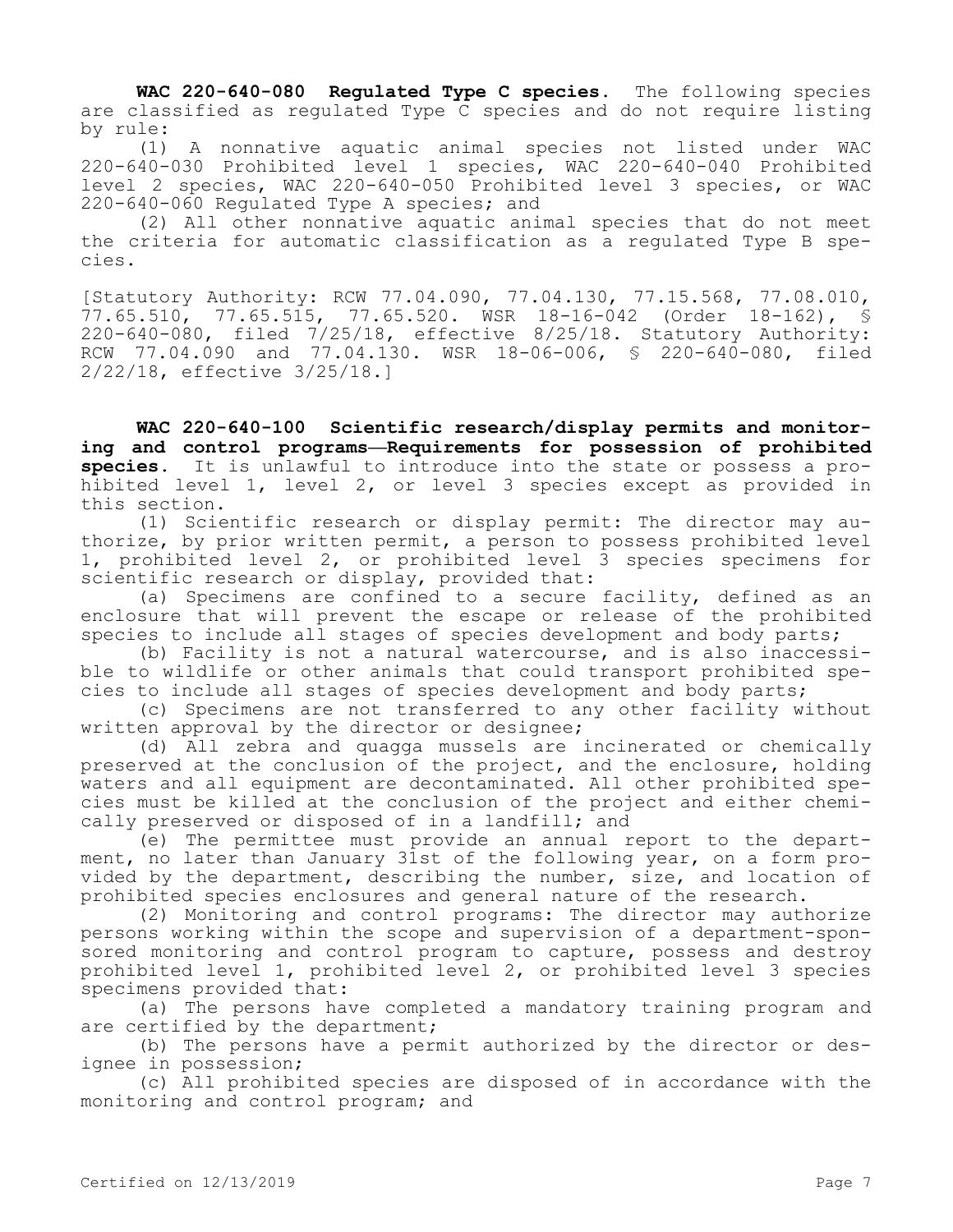(d) Participants must submit a report to the department within thirty days of any monitoring or control activity in accordance with the specifications outlined in the monitoring and control program.

[Statutory Authority: RCW 77.04.090, 77.04.130, 77.15.568, 77.08.010, 77.65.510, 77.65.515, 77.65.520. WSR 18-16-042 (Order 18-162), § 220-640-100, filed 7/25/18, effective 8/25/18. Statutory Authority: RCW 77.04.090 and 77.04.130. WSR 18-06-006, \$ 220-640-100, filed 2/22/18, effective 3/25/18.]

**WAC 220-640-110 Importation of live aquatic organisms—Required certification of "zebra/quagga mussel free."** (1) It is unlawful to import live aquatic organisms, including plants, for release into state waters from any state or Canadian province east of the Continental Divide without each importation being accompanied by a zebra mussel (Dreissena polymorpha)/Quagga mussel (Dreissena rostriformis bugensis)-free certificate issued by the department and signed by the supplier of the aquatic organisms.

(2) The original receiver in the state of Washington of the shipment of aquatic organisms is required to retain the zebra and quagga mussel-free certificate for two years.

(3) Secondary receivers, while in possession of live aquatic organisms, are required to retain invoices or other records showing who the original receiver was.

[Statutory Authority: RCW 77.04.090 and 77.04.130. WSR 18-06-006, § 220-640-110, filed 2/22/18, effective 3/25/18.]

## **WAC 220-640-120 Capture of prohibited in Washington waters—Requirements.**

(1) Capture of prohibited species in state waters: Any Prohibited level 1, level 2, or level 3 species that are captured in state waters must be:

(a) Immediately killed and removed from within the riparian perimeter of the body of water; or

(b) Immediately returned to the water from which the species was captured.

(2) The riparian perimeter includes all boat launch, park, private residences, or commercial businesses within a quarter-mile from the edge of the state water.

(3) It is lawful to possess dead prohibited species taken from state waters and it is lawful to possess chemically preserved nonvertebrate prohibited species from any source.

(4) It is unlawful to use live or dead prohibited species as bait.

[Statutory Authority: RCW 77.04.090, 77.04.130, 77.15.568, 77.08.010, 77.65.510, 77.65.515, 77.65.520. WSR 18-16-042 (Order 18-162), § 220-640-120, filed 7/25/18, effective 8/25/18. Statutory Authority: RCW 77.04.090 and 77.04.130. WSR 18-06-006, § 220-640-120, filed 2/22/18, effective 3/25/18.]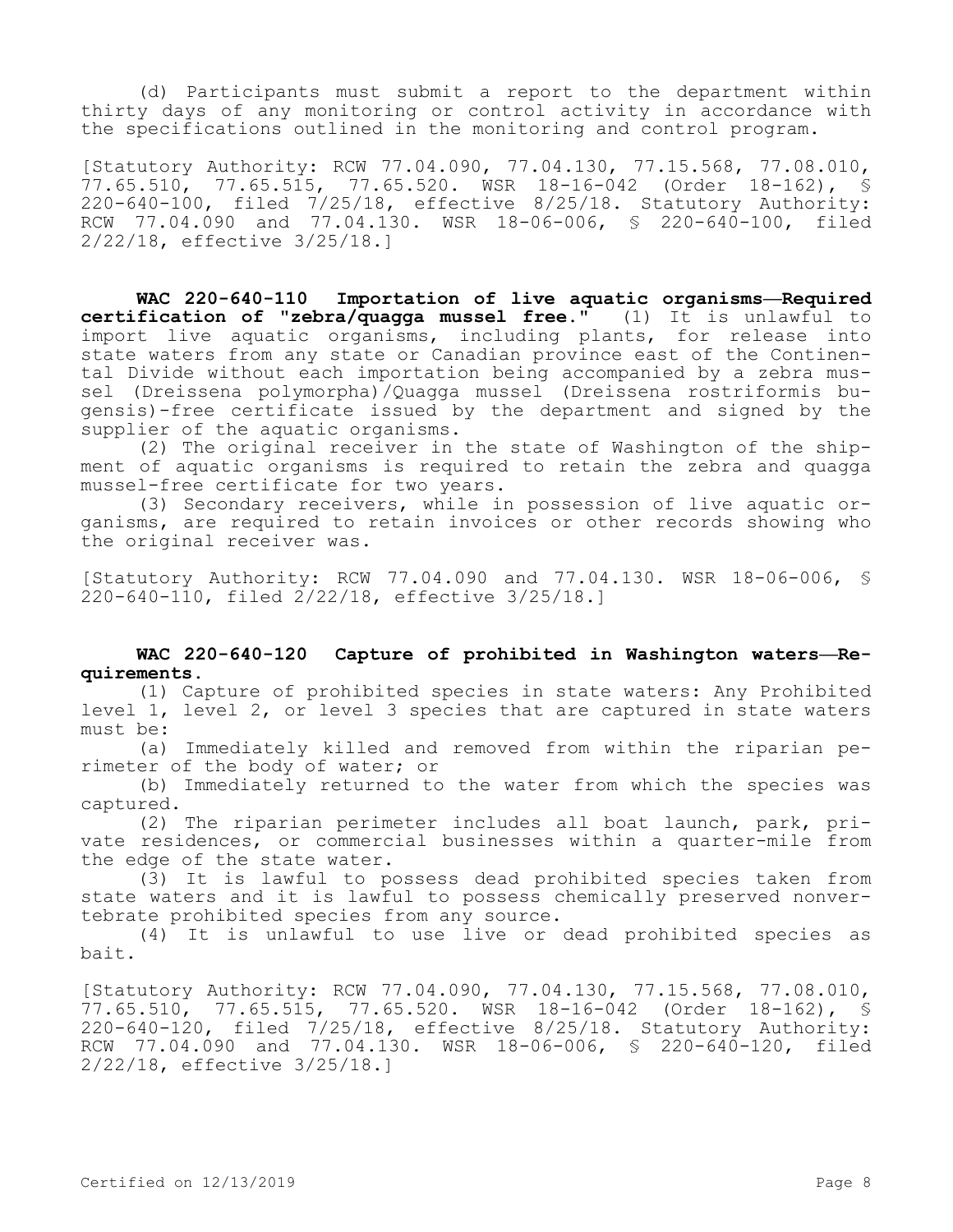**WAC 220-640-130 Allowable possession of prohibited species if acquired prior to classification—Requirement of documentation.** A person who possessed a prohibited level 1, level 2, or level 3 species prior to the time the species was classified as prohibited may continue to hold the animal or animals for the life of the animals, provided that:

(1) The person must maintain proof of possession prior to the classification.

(2) The animals may not be transferred to another owner within the state.

(3) The person must comply with all provisions of this section.

(4) The animals must be prevented from reproducing, or if prevention is impracticable, the progeny must be destroyed.

[Statutory Authority: RCW 77.04.090, 77.04.130, 77.15.568, 77.08.010, 77.65.510, 77.65.515, 77.65.520. WSR 18-16-042 (Order 18-162), § 220-640-130, filed 7/25/18, effective 8/25/18. Statutory Authority: RCW 77.04.090 and 77.04.130. WSR 18-06-006, § 220-640-130, filed 2/22/18, effective 3/25/18.]

**WAC 220-640-200 Deleterious exotic wildlife.** (1) The following animals are hereby designated as deleterious exotic wildlife:

(a) Birds: In the family Anatidae, the mute swan (Cygnus olor).

(b) Mammals:

(i) In the family Viverridae, the mongoose (all members of the genus Herpestes).

(ii) In the family Suidae, the wild boar (Sus scrofa and all wild hybrids).

(iii) In the family Tayassuidae, the collared peccary (javelina) (Tayassu tajacu).

(iv) In the family Bovidae, all members and hybrids of the following genera: Rupicapra (Chamois); Hemitragus (Tahr); Capra (goats, ibexes except domestic goat Capra (hircus)); Ammotragus (Barbary sheep or Aoudad); Ovis (sheep), except domestic sheep Ovis aries; Damaliscus (Sassabies); Alcelaphus buselaphus (Hartebeest); and Connochaetes (Wildebeests).

(v) In the family Cervidae, the European red deer (Cervus elaphus elaphus), all nonnative subspecies of Cervus elaphus, and all hybrids with North American elk; Fallow deer (Dama dama), Axis deer (Axis axis), Rusa deer or Sambar deer (Cervus unicolor, Cervus timorensis, Cervus mariannus and Cervus alfredi), Sika deer (Cervus Nippon), Reindeer (all members of the genus Rangifer except Rangifer tarandus caribou), and Roedeer (all members of the genus Capreolus).

(2) It is unlawful to import into the state, hold, possess, propagate, offer for sale, sell, transfer, or release live specimens of deleterious exotic wildlife, their gametes and/or embryo, except as provided under subsection  $(3)$ ,  $(4)$ ,  $(5)$ ,  $(6)$ , or  $(7)$  of this section, and as provided in WAC 220-640-020.

(3) Scientific research or display: The director may authorize, by written approval, a person to import into the state, hold, possess, and propagate live specimens of deleterious exotic wildlife for scientific research or for display by zoos or aquariums who are accredited institutional members of the association of zoos and aquariums (AZA), provided:

(a) The specimens are confined to a secure facility;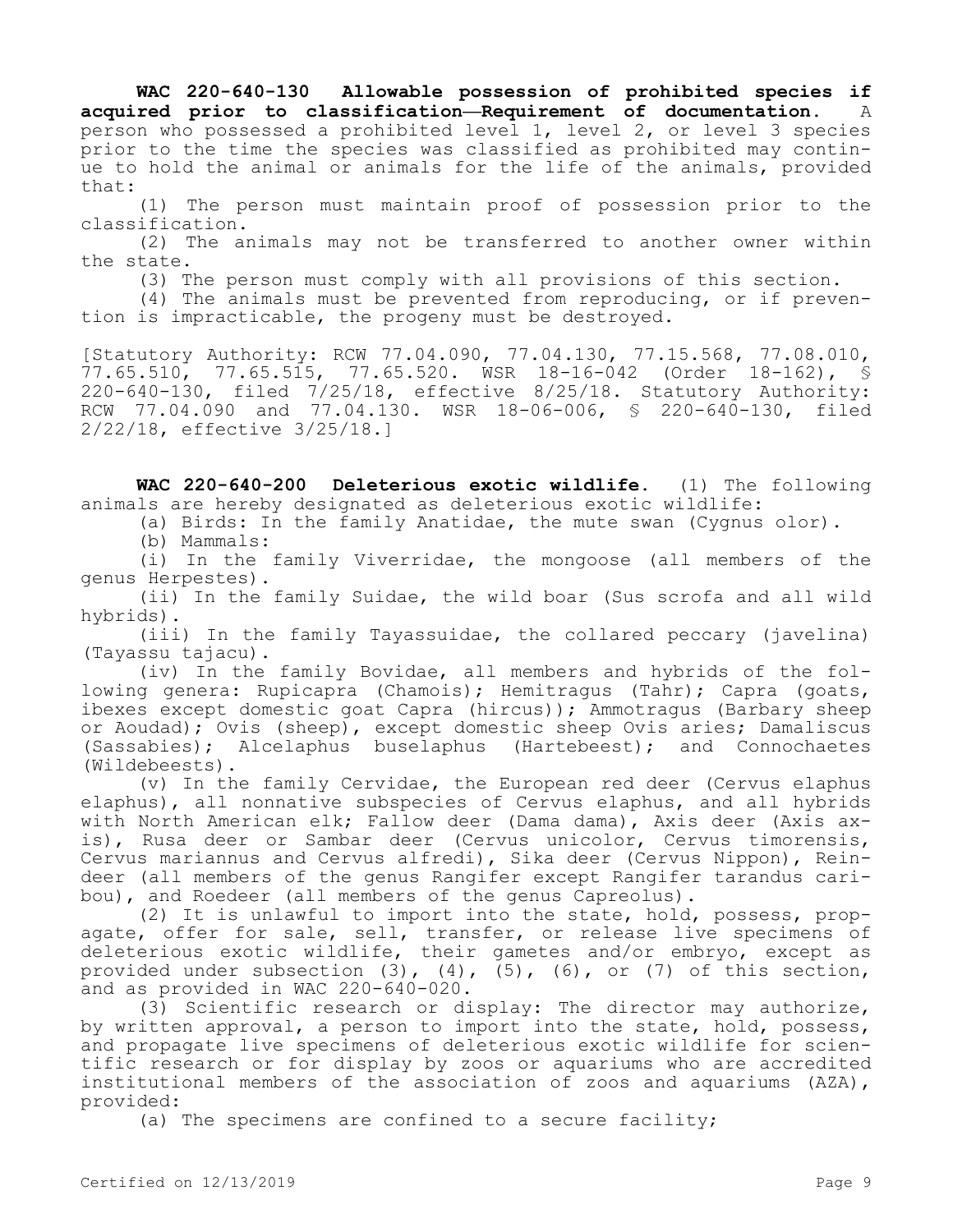(b) The specimens will not be transferred to any other location within the state, except to other AZA-accredited facilities with written director approval or as otherwise authorized in writing by the director;

(c) The specimens will be euthanized and all parts incinerated at the end of the project, except for federally listed endangered or threatened species, which may be retained or transferred where in compliance with federal law;

(d) The person will keep such records on the specimens and make such reports as the director may require; and

(e) The person complies with other requirements of this section.

(4) Retention or disposal of existing specimens lawfully in captivity:

(a) Specimens lawfully in captivity prior to January 18, 1991: A person holding exotic wildlife specimens in captivity that were classified by the fish and wildlife commission as deleterious exotic wildlife on or before January 18, 1991, may retain the specimens of such deleterious exotic wildlife such person lawfully possessed prior to January 18, 1991, provided such person complies with (c) through (h) of this subsection hereunder and the other requirements of this section;

(b) Specimens lawfully in captivity prior to June 20, 1992: A person holding the following deleterious exotic wildlife specimens in captivity that were classified by the fish and wildlife commission as deleterious exotic wildlife by operation of emergency rule filed June 19, 1992, (in the family Bovidae, Sassabies (all members of the genus Damaliscus), Hartebeest (Alcelaphus buselaphus), Wildebeests (all members of the genus Connochaetes), Markhor (Capra falconeri), and Marcopolo sheep (Ovis ammon); and in the family Cervidae, Fallow deer (Dama dama), Axis deer (Axis axis), Sika deer (Cervus Nippon), and Rusa deer or Sambar deer (Cervus unicolor, Cervus timorensis, Cervus mariannus and Cervus alfredi)), may retain the specimens of such deleterious exotic wildlife such person lawfully possessed prior to June 20, 1992, and the lawful progeny thereof, provided such person complies with (c) through (h) of this subsection and the other requirements of this section and except as provided under subsection (7) of this section;

(c) The person reported to the director, in writing, the species, number, and location of the specimens, as required;

(d) The specimens are confined to a secure facility at the location reported;

(e) Live specimens are not propagated, except at AZA-accredited facilities with the written permission of the director or as otherwise authorized in writing by the director;

(f) Live specimens shall be neutered, physically separated by sex, and/or rendered infertile by means of contraception, except at AZA-accredited facilities with the written permission of the director;

(g) Live specimens are not released; and

(h) Live specimens are not sold or transferred, except:

(i) Live specimens in lawful possession may be permanently removed from the state of Washington or transported directly to slaughter where in accordance with other applicable law;

(ii) Federally listed endangered or threatened species may be transferred to AZA-accredited facilities where in compliance with federal law;

(iii) Live specimens may be moved to the new primary residence of the possessor with the written approval of the director, provided that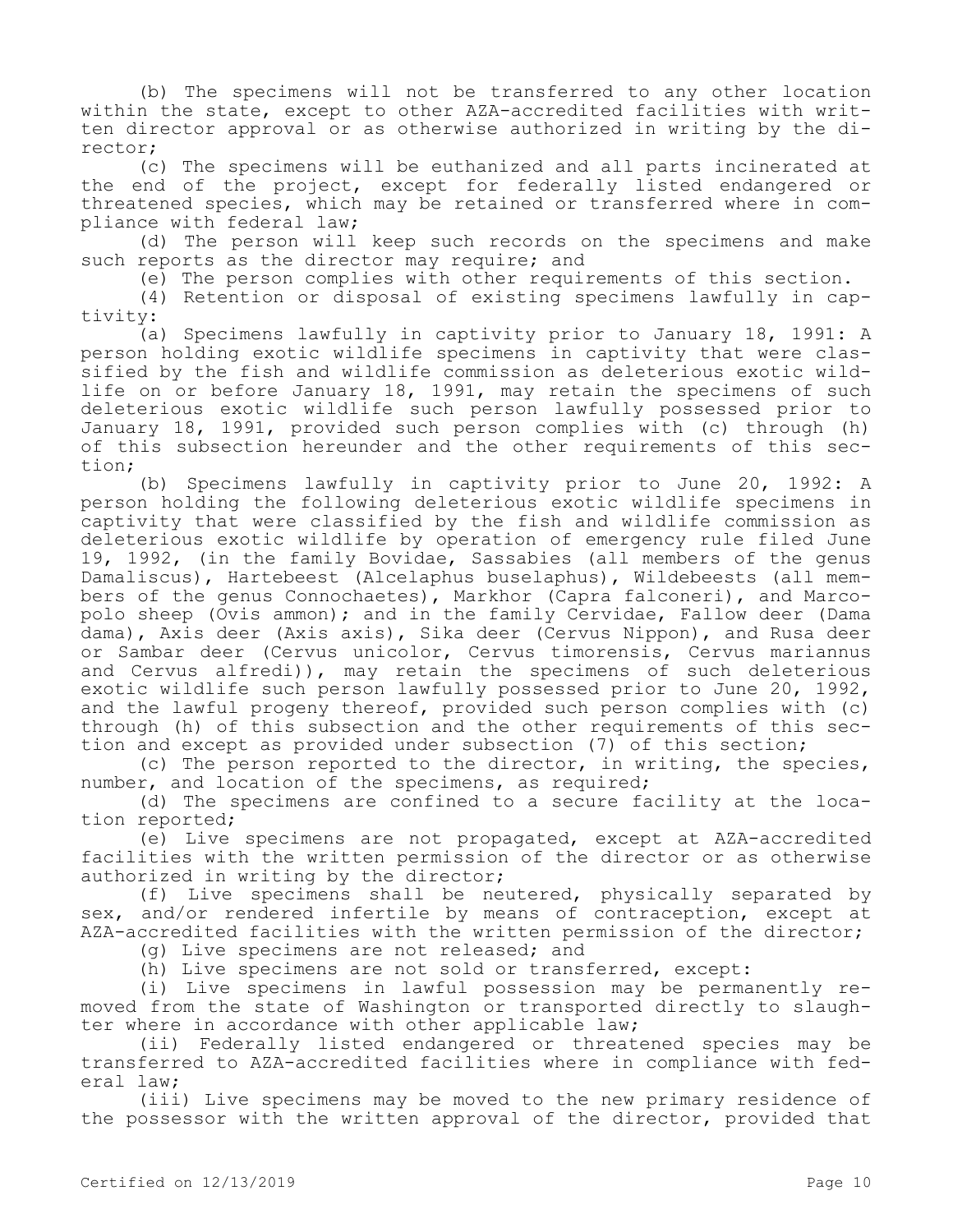all other requirements are satisfied and the total number of locations where animals are held is not increased; and

(iv) AZA facilities may sell and/or transfer live specimens within the state with the written permission of the director.

(5) Retention or disposal of existing specimens lawfully in captivity prior to February 13, 1993: A person holding exotic wildlife specimens in captivity that are newly classified by the fish and wildlife commission as deleterious exotic wildlife by operation of this section (Reindeer (all members of the genus Rangifer, except Rangifer tarandus caribou), and Roedeer (all members of the genus Capreolus)), may retain the specimens of such deleterious exotic wildlife such person lawfully possessed prior to February 13, 1993, provided:

(a) The person reports to the director in writing by March 31, 1993, and reports annually thereafter, or as otherwise required by the director, the species, number, and location of such specimens; and

(b) The person complies with subsection (4)(d) through (h) of this section and the other requirements of this section.

(6) The provisions of this section shall not prohibit the importation, possession, propagation, sale, transfer, or release of live specimens of federally listed threatened or endangered species, their gametes and/or embryo, where in compliance with federal law.

(7) Notwithstanding the provisions of subsection (2) of this section, Fallow deer (Dama dama) and reindeer (all members of the genus Rangifer, except Rangifer tarandus caribou) may be imported into the state, held, possessed, propagated, offered for sale, sold, and/or transferred, provided:

(a) The person complies with subsection (4)(c) through (g) of this section and the other requirements of this section, except for subsection  $(4)(e)$ ,  $(f)$ , and  $(h)$  of this section; and

(b) The person complies with the department of agriculture per WAC 16-54-180 as now or hereafter amended, except: Animals that have resided at any time east of a line drawn through the eastern boundaries of North Dakota, South Dakota, Nebraska, Kansas, Oklahoma, and the 100th Meridian where it passes through Texas, or that have had contact with or shared common ground with animals which have resided at any time east of such line, shall not be imported into the state of Washington unless specifically authorized in writing by the director of the department of agriculture and the department of fish and wildlife;

(c) No specimens affected with any infectious or communicable disease shall be imported into the state unless in compliance with all applicable laws and regulations and unless written permission is obtained from the directors of the department of agriculture and the department of fish and wildlife;

(d) The specimens are confined to a secure facility; and

(e) Reindeer may not be imported into, held, or possessed in Ferry, Stevens, or Pend Oreille counties or that portion of Spokane County north of Spokane River.

(8) Escaped animals:

(a) Escaped deleterious exotic wildlife, including Fallow deer (Dama dama) and reindeer (all members of the genus Rangifer, except Rangifer tarandus caribou) will be considered a public nuisance. The department or any peace officer may seize, capture, or destroy deleterious exotic wildlife that have escaped the possessor's control. The former possessor shall be responsible for costs incurred by the department in recovering, maintaining, or disposing of such animals, as well as any damage to the state's wildlife or habitat.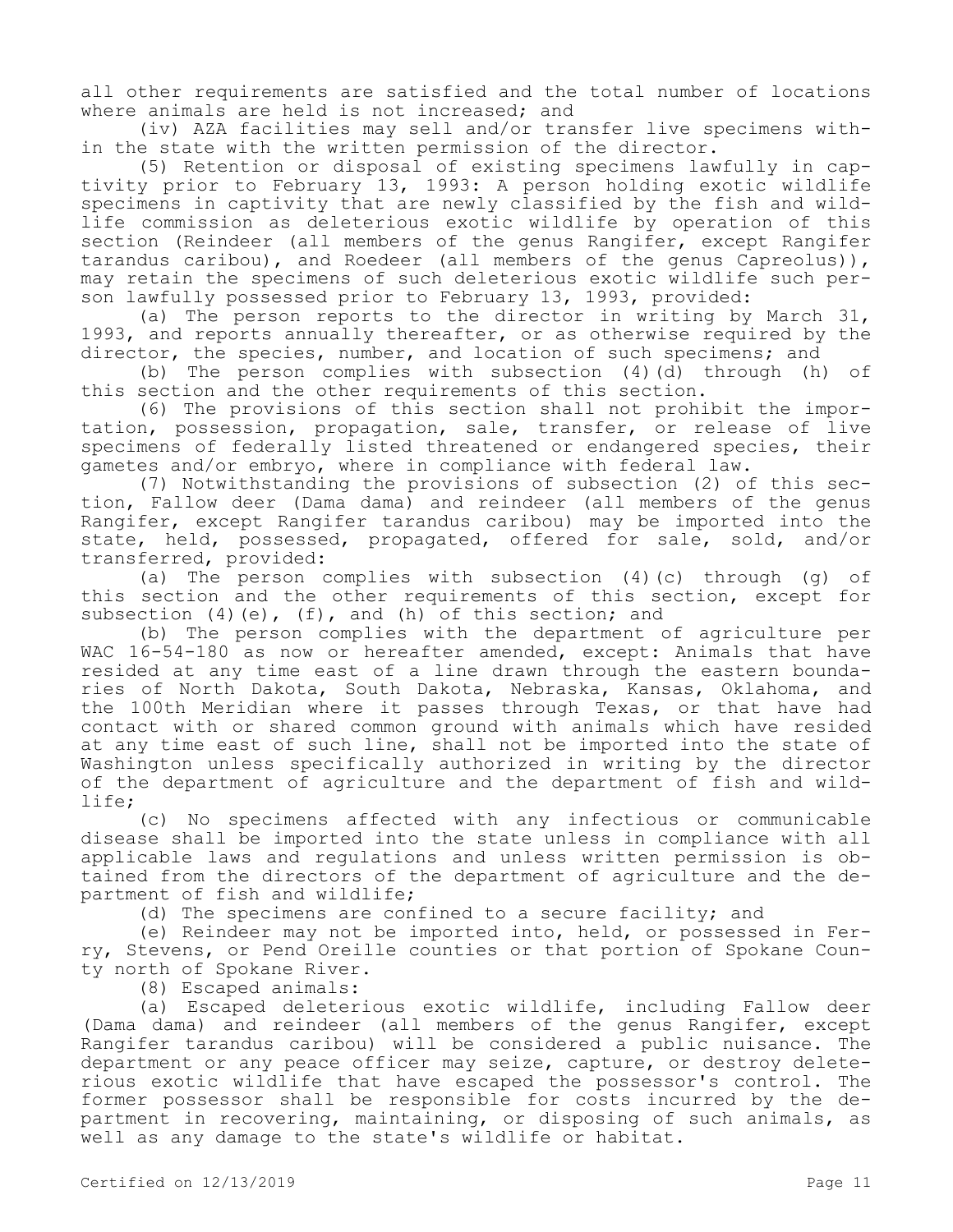(b) Escapes of deleterious exotic wildlife must be reported immediately to the department.

(c) The recapture or death of escaped deleterious exotic wildlife must be reported immediately to the department.

(9) Secure facility:

(a) All deleterious exotic wildlife will be held in a secure facility. For the purpose of this section, a secure facility is an enclosure so constructed as to prevent danger to the environment or wildlife of the state, including escape of deleterious exotic wildlife specimens or ingress of resident wildlife ungulates (hoofed animals). The adequacy of the facility shall be determined by the director or agents of the director.<br>(b) For deleterious

(b) For deleterious exotic wildlife listed in subsection (1)(b)(iv) and (v) of this section, the "secure facility" must comply with the fencing requirements in subsection (10) of this section, unless otherwise authorized by the director in writing.

(10) Fencing requirements:

(a) Perimeter fences must be, at a minimum, eight feet above ground level for their entire length. The bottom six feet must be mesh of sufficient size to prevent resident wildlife ungulates (hoofed animals) from entering and deleterious exotic wildlife from escaping. Supplemental wire required to attain a height of eight feet may be smooth, barbed, or woven wire (at least twelve and one-half gauge) with strands spaced not more than six inches apart.

(b) Perimeter fences constructed of high tensile wire must be supported by a post or stay at minimum intervals of eight feet.

(c) Perimeter fences must be at least twelve and one-half gauge woven wire, fourteen and one-half gauge high-tensile woven wire, chain link, nonclimbable woven fence, or other fence approved by the director. If the wire used is not a full eight feet in height, it must be overlapped one row and securely fastened at every other vertical row or woven together with cable.

(d) Electric fencing materials may be used on perimeter fences only as a supplement to conventional fencing materials.

(e) All gates in the perimeter fences must be self-closing, equipped with two locking devices, and installed only in locations that have been approved by the director. Double gates may be required at points in the perimeter fences subject to frequent vehicle traffic that is not related to activities involving the holding of deleterious exotic wildlife.

(f) Posts used in the perimeter fences must be:

(i) Wood (pressure treated), five-inch minimum diameter or an equivalent as approved by the director;

(ii) Spaced no more than twenty-four feet apart with stays or supports at eight foot intervals between the posts;

(iii) Extended at least eight feet above ground level; and

(iv) Have corners braced with wood or with an equivalent material as approved by the director.

(g) Fences must be maintained at all times to prevent deleterious exotic wildlife from escaping or resident wildlife ungulates (hoofed animals) from entering the enclosure. If such animals do pass through, under, or over the fence because of any topographic feature or other conditions, the person possessing deleterious exotic wildlife must immediately supplement the fence to prevent continued passage.

(h) For any fence existing prior to February 13, 1993, a person may petition the director in writing for a variance from the above fencing requirements. Any such petition must be filed no later than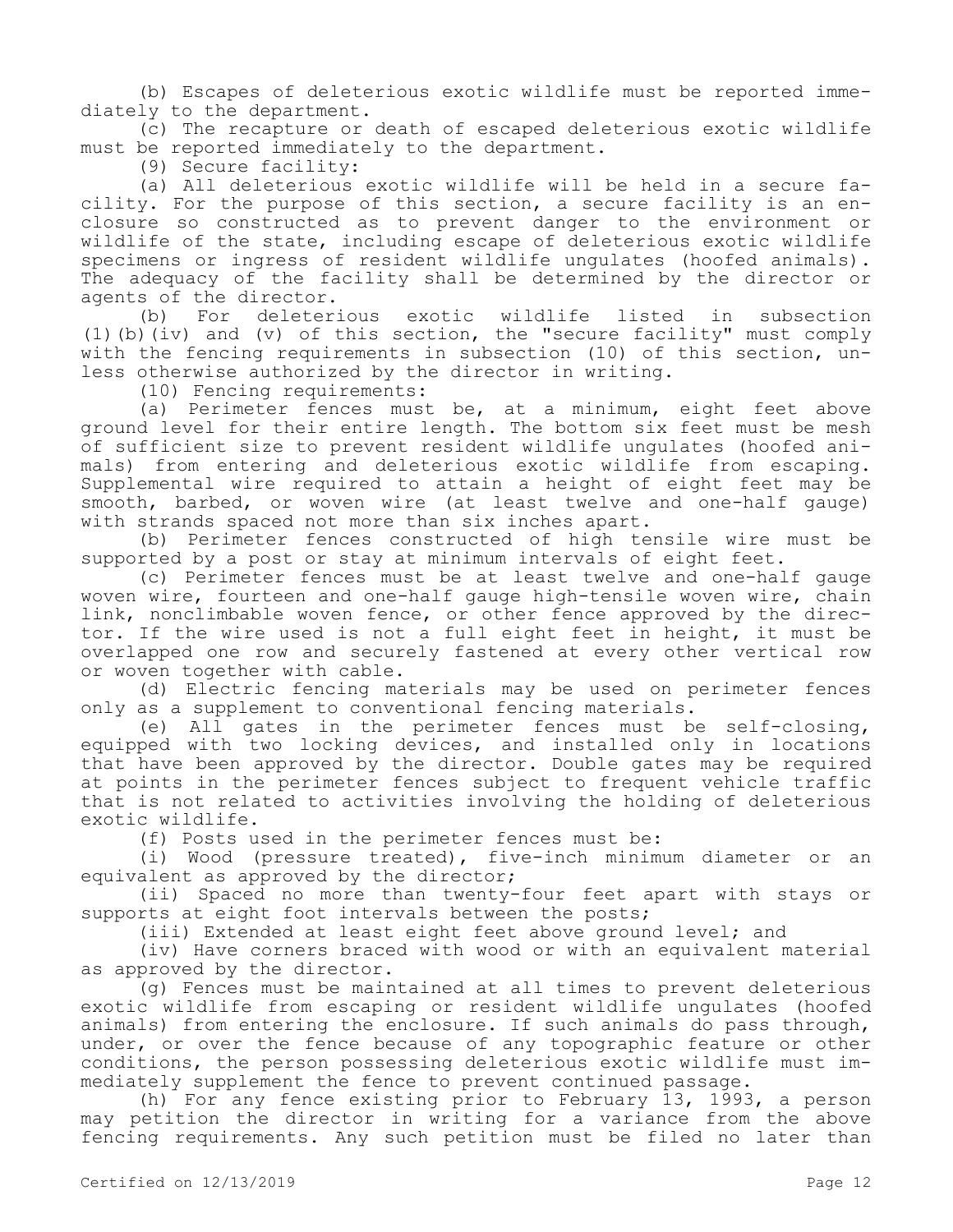May 31, 1993, and must identify all aspects in which the existing fence does not meet the fencing requirements contained herein. On approval of the director, such person may maintain such existing fence with normal repair. However, any extension or relocation of existing fence must meet the fencing requirements contained herein.

(11) Marking requirements:

(a) All live specimens of deleterious exotic wildlife, except those listed in subsection (1)(a) and (b) of this section, shall be permanently and individually identified by methods approved by the director.

(b) Identification assigned to an individual animal may not be transferred to any other animal.

(c) All specimens of deleterious exotic wildlife identified in subsection (1)(b)(iv) and (v) of this section must be individually identified by the methods specified below:

(i) All live specimens of such deleterious exotic wildlife shall be marked with USDA official ear tags or with ear tags supplied or approved by the department. Tags shall be applied in sequential order; and

(ii) All live specimens of such deleterious exotic wildlife shall be marked with a tattoo with an identifying number that has been recorded with the director. The tattoo must be placed on the left ear of the animal.

(d) All lawful progeny of deleterious exotic wildlife must be tagged and tattooed by December 31st of the year of birth or upon leaving the holding facility, whichever is earlier.

(e) Where allowed, if an animal is sold or transferred within the state, the tag and tattoo must accompany the animal. The new owner or possessor shall not renumber the animal.

(f) Where allowed, live specimens of deleterious exotic wildlife shall be marked prior to importation.

(g) No unmarked deleterious exotic wildlife may be sold or otherwise transferred from the holding facility.

(12) Testing of specimens:

(a) Where allowed, prior to entry into the state of Washington, a person importing any member of the genus Cervus, which is identified in subsection (1)(b)(v) of this section, must submit records of genetic tests conducted by a professionally recognized laboratory to identify red deer genetic influence (genetic material from any member of any subspecies, race, or species of the elk-red deer-wapiti complex Cervus elaphus not indigenous to the state of Washington). Such testing shall be at the possessor's expense. Animals that are deemed by the department of wildlife biologists upon examination to exhibit either: Behavioral (vocalization), morphological (size, rump patch, color), or biochemical indications of such influence (hemoglobin, superoxide dismutase, transferrin and post-transferrin, or others to be developed) may not be imported.

(b) The director may require a person currently possessing any member of the genus Cervus that are identified in subsection  $(1)$  (b)  $(v)$ of this section to submit records of genetic tests conducted by a professionally recognized laboratory to identify red deer genetic influence (genetic material from any member of any subspecies, race, or species of the elk-red deer-wapiti complex Cervus elaphus not indigenous to the state of Washington) for each individual cervid to the department. Such testing shall be at the possessor's expense. The director may require that any animal identified as a red deer or having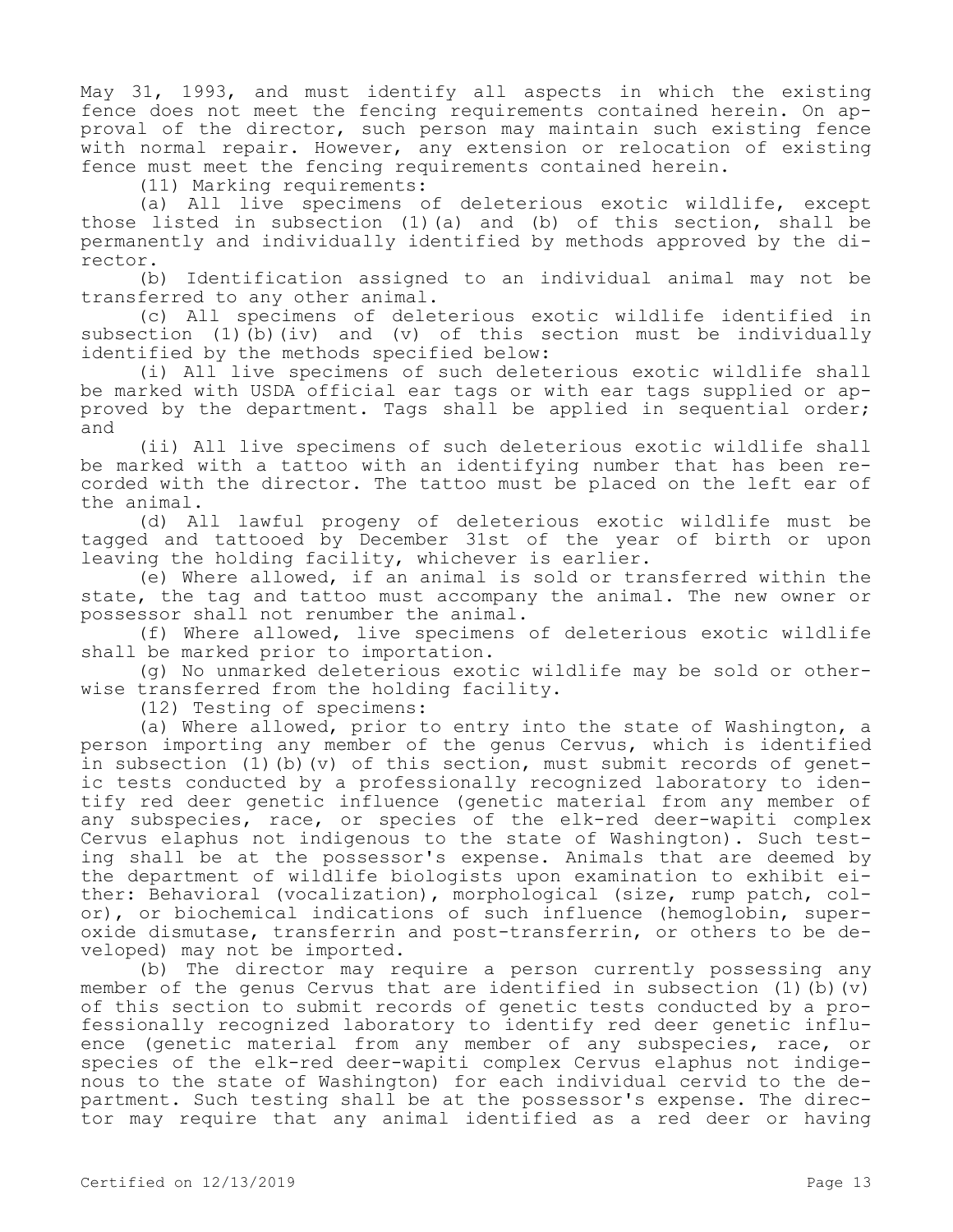nonindigenous genetic influence be destroyed, removed from the state, or neutered.

(c) The director may require that all specimens of deleterious exotic wildlife lawfully in captivity be tested for brucellosis (brucella abortus), tuberculosis (mycobacterium bovis and mycobacterium tuberculosis), meningeal worm (Paralophostrongylus tenuis), and muscle worm (Elaphostrongylus cervis) in accordance with the procedures specified in the department of agriculture per WAC 16-54-180 as now or hereafter amended and/or for other disease or parasites determined to pose a risk to wildlife. The results of such tests shall be filed with the director as required.

(13) Reporting:

(a) A person holding deleterious exotic wildlife in captivity shall submit a completed report no later than March 30, 1993, and then no later than January 31st of each year, or as otherwise required by the director, on a form provided by the department.

(b) Persons possessing deleterious exotic wildlife must notify the director within ten days of any change of such persons' address and/or location of the holding facility.

(14) Inspection:

(a) All holding facilities for deleterious exotic wildlife located in the state are subject to inspection for compliance with the provisions of this section.

(b) Such inspections shall be conducted at reasonable times.

(15) Notification and disposition of diseased animals:

(a) Any person who has reason to believe that deleterious exotic wildlife being held pursuant to this section have or have been exposed to a dangerous or communicable disease or parasite shall notify the department immediately.

(b) Upon having reason to believe that deleterious exotic wildlife held pursuant to this section have been exposed to or contracted a dangerous or contagious disease or parasite, the director may order inspection of such animals by a licensed, accredited veterinarian or inspection agent. Inspection shall be at the expense of the possessor.

(c) The director shall determine when destruction of animals, quarantine, or disinfection is required at any facility holding deleterious exotic wildlife, pursuant to this section. If the director determines that destruction, quarantine, or disinfection is required, a written order shall be issued to the possessor describing the procedure to be followed and the time period for carrying out such actions. Such activities shall be at the expense of the possessor.

(16) Quarantine area:

(a) Any facility holding deleterious exotic wildlife must have an approved quarantine facility within its exterior boundary or submit an action plan to the director that guarantees access to an approved quarantine facility within the state of Washington:

(i) An approved quarantine facility is one that meets criteria set by the Washington state department of agriculture;

(ii) The quarantine area must meet the tests of isolation, separate feed and water, escape security, and allowances for the humane holding and care of its occupants for extended periods of time.

(b) Should the imposition of a quarantine become necessary, the possessor must provide an on-site quarantine facility or make arrangements at such possessor's expense to transport the animals to the approved quarantine facility named in the quarantine action plan.

(17) Seizure: